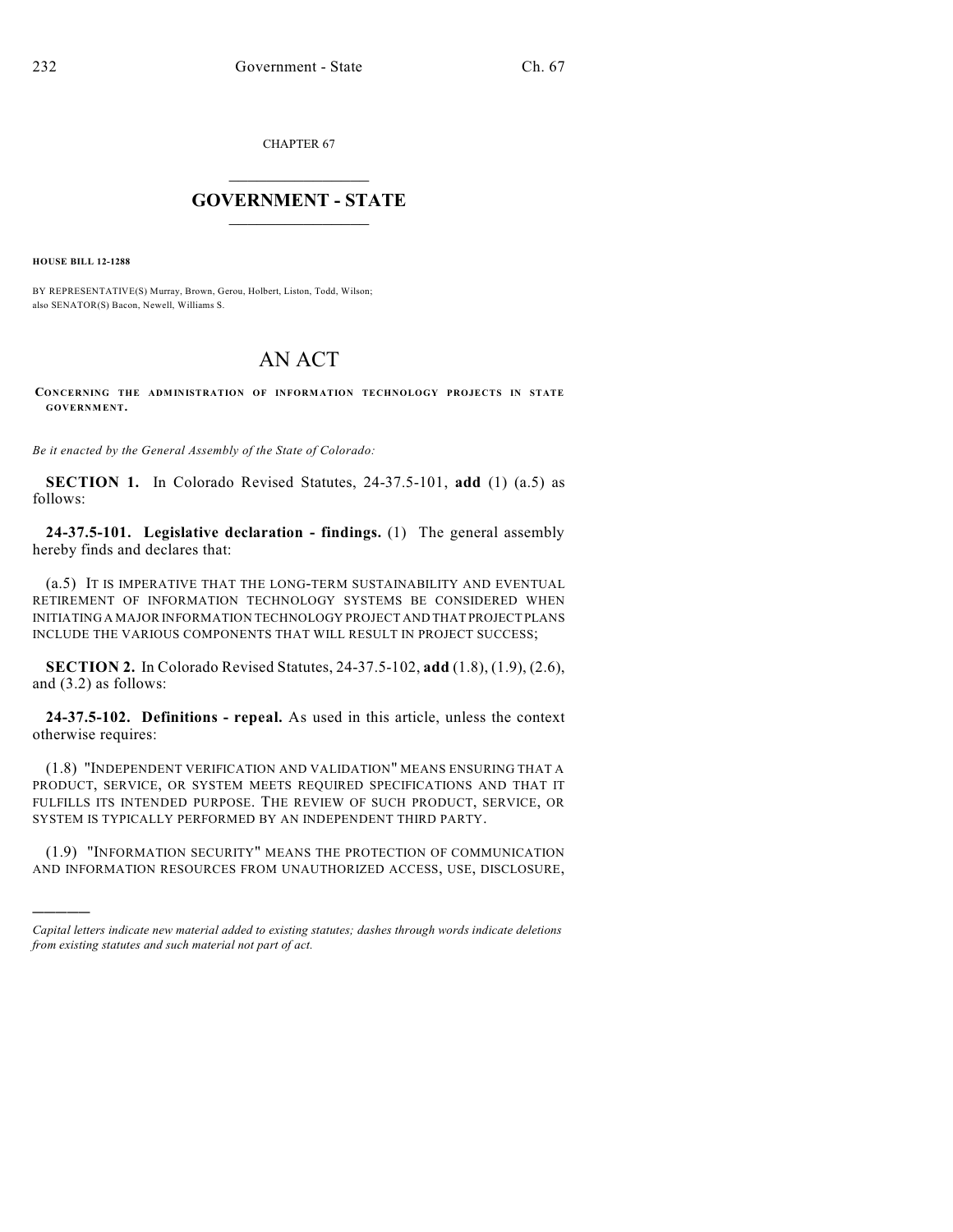DISRUPTION, MODIFICATION, OR DESTRUCTION IN ORDER TO:

(a) PREVENT IMPROPER INFORMATION MODIFICATION OR DESTRUCTION;

(b) PRESERVE AUTHORIZED RESTRICTIONS ON INFORMATION ACCESS AND DISCLOSURE;

(c) ENSURE TIMELY AND RELIABLE ACCESS TO AND USE OF INFORMATION; AND

(d) MAINTAIN THE CONFIDENTIALITY, INTEGRITY, AND AVAILABILITY OF INFORMATION.

(2.6) (a) "MAJOR INFORMATION TECHNOLOGY PROJECT" MEANS A PROJECT OF STATE GOVERNMENT THAT HAS A SIGNIFICANT INFORMATION TECHNOLOGY COMPONENT, INCLUDING, WITHOUT LIMITATION, THE REPLACEMENT OF AN EXISTING INFORMATION TECHNOLOGY SYSTEM.

(b) AS USED IN THIS SUBSECTION (2.6), "SIGNIFICANT" MEANS THE PROJECT HAS A SPECIFIC LEVEL OF BUSINESS CRITICALITY AND MANIFESTS EITHER A SECURITY RISK OR AN OPERATIONAL RISK AS DETERMINED BY A COMPREHENSIVE RISK ASSESSMENT PERFORMED BY THE OFFICE.

(3.2) "PROJECT MANAGER" MEANS A PERSON WHO IS TRAINED AND EXPERIENCED IN THE LEADERSHIP AND MANAGEMENT OF INFORMATION TECHNOLOGY PROJECTS FROM THE COMMENCEMENT OF SUCH PROJECTS THROUGH THEIR COMPLETION.

**SECTION 3.** In Colorado Revised Statutes, 24-37.5-105, **amend** (3) (i), (3) (j), and (4) (a); and **add** (3) (k), (4) (c), and (4) (d) as follows:

## **24-37.5-105. Office - responsibilities - rules - repeal.** (3) The office shall:

(i) Initiate or approve all procurements of information technology resources for state agencies and enter into any agreement or contract in connection with such a procurement on behalf of a state agency or agencies; and

(j) Provide information and expertise, to the extent possible, regarding interoperable and emergency communications planning, technology, training, and funding opportunities to state, regional, tribal, and local agencies and emergency personnel and all other stakeholders, including but not limited to public, private, and nongovernmental organizations; AND

(k) DEVELOP A COMPREHENSIVE RISK ASSESSMENT THAT WILL BE APPLIED TO EVERY NEW INFORMATION TECHNOLOGY PROJECT TO ASSESS RISK LEVELS RELATED TO THE PROJECT AND DETERMINE WHETHER THE PROJECT SHOULD BE CLASSIFIED AS A MAJOR INFORMATION TECHNOLOGY PROJECT.

(4) (a) The office shall establish policies and procedures for acceptable project plans, PROJECT BUDGETS, and feasibility studies FOR PROJECTS OF ALL SIZES, INCLUDING MAJOR INFORMATION TECHNOLOGY PROJECTS.

(c) AS PART OF ANY MAJOR INFORMATION TECHNOLOGY PROJECT BY A STATE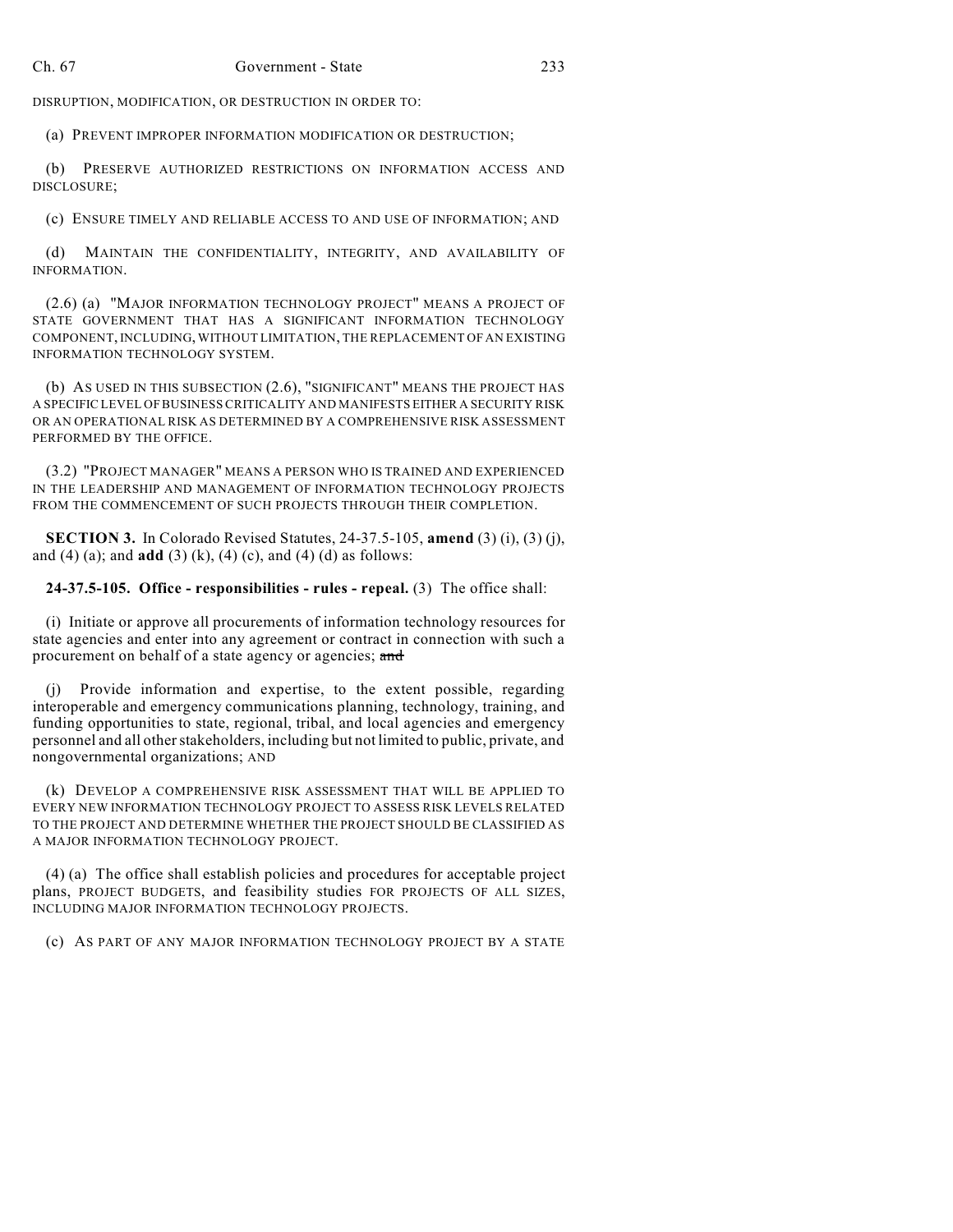AGENCY, CLASSIFIED AS SUCH ACCORDING TO A COMPREHENSIVE RISK ASSESSMENT PERFORMED BY THE OFFICE, THE PROJECT PLAN AT A MINIMUM SHALL INCLUDE:

(I) THE IDENTIFICATION OF A PROJECT MANAGER;

(II) A BUSINESS CASE FOR THE PROJECT THAT IS IN ALIGNMENT WITH THE STRATEGIC GOALS OF THE STATE AGENCY;

(III) BUSINESS REQUIREMENTS FOR THE PROJECT DEVELOPED IN COLLABORATION WITH THE STATE AGENCY AND END USERS;

(IV) INFORMATION SECURITY REQUIREMENTS AND BEST PRACTICES;

(V) A DISASTER RECOVERY PLAN;

(VI) CONSIDERATION OF AND INCLUSION IN THE BUSINESS CONTINUITY PLAN OF THE STATE AGENCY;

(VII) INDEPENDENT VERIFICATION AND VALIDATION OF THE PROJECT; AND

(VIII) A FUNDING STRATEGY FOR THE ONGOING MAINTENANCE AND EVENTUAL DISPOSAL OF THE INFORMATION TECHNOLOGY SYSTEM.

(d) IN CONNECTION WITH ANY MAJOR INFORMATION TECHNOLOGY PROJECT THAT IT PLANS TO UNDERTAKE, A STATE AGENCY SHALL:

(I) CONSULT WITH THE OFFICE ON THE DEVELOPMENT OF THE PROJECT PLAN FOR ANY MAJOR INFORMATION TECHNOLOGY PROJECT;

(II) SUBMIT AND OBTAIN APPROVAL FROM THE OFFICE OF THE PROJECT PLAN FOR ANY MAJOR INFORMATION TECHNOLOGY PROJECT BEFORE COMMENCING WORK ON THE PROJECT;

(III) (A) CONSULT WITH AND OBTAIN APPROVAL FROM THE OFFICE OF SIGNIFICANT CHANGES TO THE PLAN OR BUDGET OF ANY MAJOR INFORMATION TECHNOLOGY PROJECT.

(B) AS USED IN THIS SUBPARAGRAPH (III), "SIGNIFICANT CHANGES" MEANS THE REMOVAL OF, OR ANY ADDITIONS OR SUBSTANTIAL CHANGES TO, ANY OF THE PROJECT PLAN'S COMPONENTS LISTED IN PARAGRAPH (c) OF THIS SUBSECTION (4).

(IV) CONSULT WITH AND OBTAIN APPROVAL FROM THE OFFICE FOR CHANGES TO THE FUNDING STRATEGY FOR THE ONGOING MAINTENANCE AND EVENTUAL DISPOSAL OF A MAJOR INFORMATION TECHNOLOGY SYSTEM.

**SECTION 4.** In Colorado Revised Statutes, 24-37.5-106, **add** (1) (e.5) as follows:

**24-37.5-106. Chief information officer - duties and responsibilities broadband inventory fund created.** (1) The chief information officer shall: